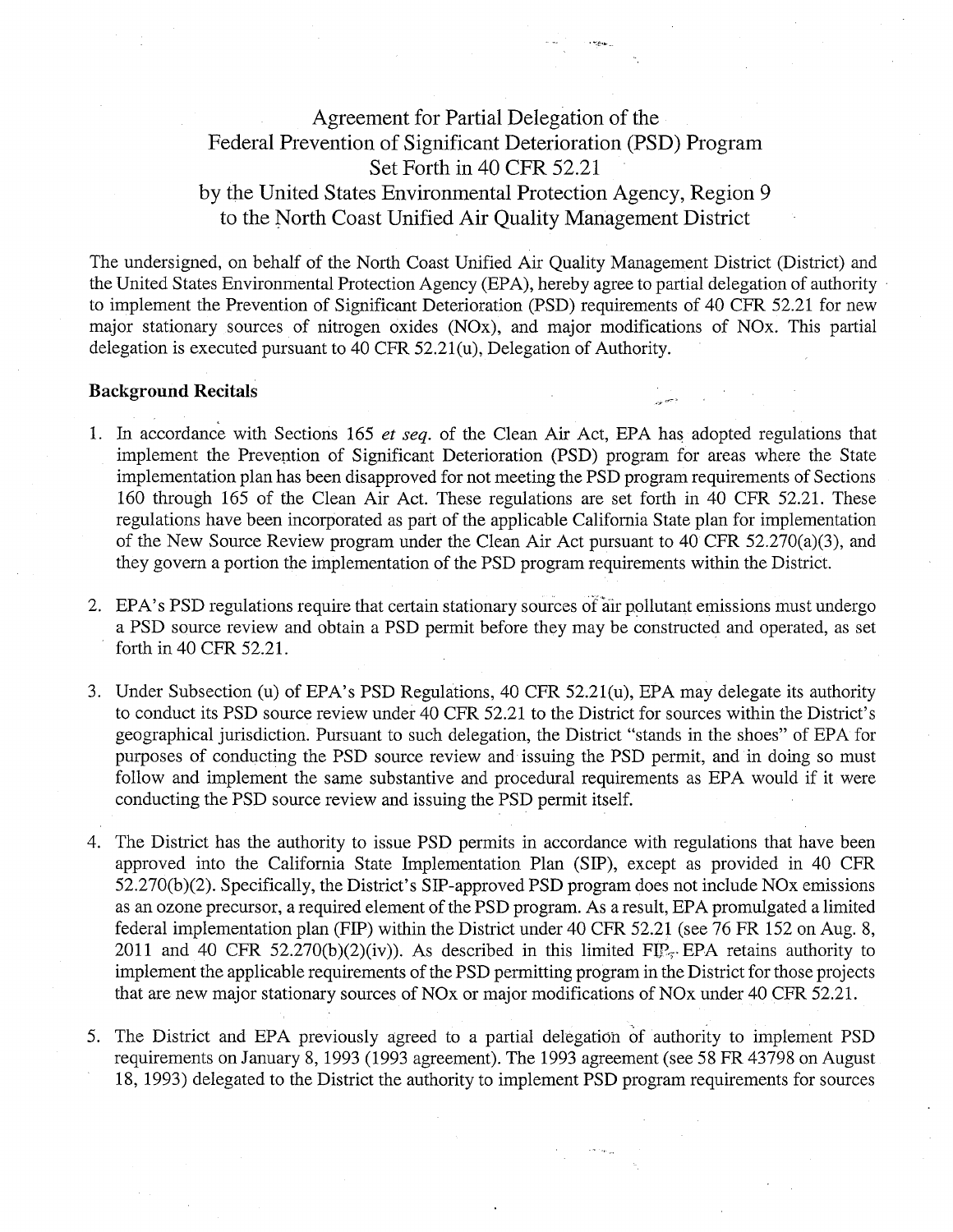with stack heights greater than 65 meters. This partial delegation of authority supplements, and does not subsume, the 1993 agreement.

# **Scope of Partial Delegation**

- 6. This partial delegation of authority to the District applies to the implementation of the PSD requirements of 40 CFR 52.21 for new major stationary sources of NOx and major modifications of NOx. It does not delegate authority to the District to issue PSD permits based on plantwide applicability limitations (PALs ).
- 7. District-issued permits with federal PSD provisions related to new major stationary sources of NOx and major modifications of NOx shall be deemed to meet federal PSD permit requirements pursuant to the provisions of this delegation agreement provided that:
	- a. Such permits satisfy all of the substantive requirements of the  $\overline{PSD}$  program in 40 CFR 52.21, including (without limitation) the federal BACT requirement pursuant to 40 CFR  $52.21(i)$  and 40 CFR 52.2l(b)(12), and the impact analysis requirements pursuant to 40 CFR 52.2l(k)-(o); and
	- b. Such permits have been issued in compliance with all of the procedural requirements of the PSD program in 40 CFR 52.21 and 40 CFR Part 124;

# **Applicability**

- 8. EPA and the District have agreed to this partial delegation of PSD authority to allow the District to implement the PSD requirements of 40 CFR 52.21 for new major stationary sources of NOx and major modifications of NOx.
- 9. EPA is responsible for the issuance of PSD permits on Indian Lands under Sections 110 and 301 of the Clean Air Act. This agreement does not grant or delegate any authority under the Clean Air Act on Indian Lands to the District.
- 10. This partial delegation of PSD authority becomes effective upon the date of signature by both parties to this agreement.

### **General Delegation Conditions**

- 11. The District shall issue PSD permits under this partial delegation agreement in accordance with the requirements of 40 CFR 52.21 in effect as of the date the District issues the final permit, except as provided in Conditions 7 through 9; and, to the extent that the PSD requirements of the District's Rules are consistent with the requirements of 40 CFR 52.21, in accordance with those requirements as well.
- 12. The District may (but shall not be required to) issue Federal PSD permits in .an integrated permit proceeding along with permits required under California law and District regulations, and may include both Federal PSD requirements and California and/or District requirements in a single, integrated permit document. All Federal PSD permit conditions shall be clearly identified in any integrated

2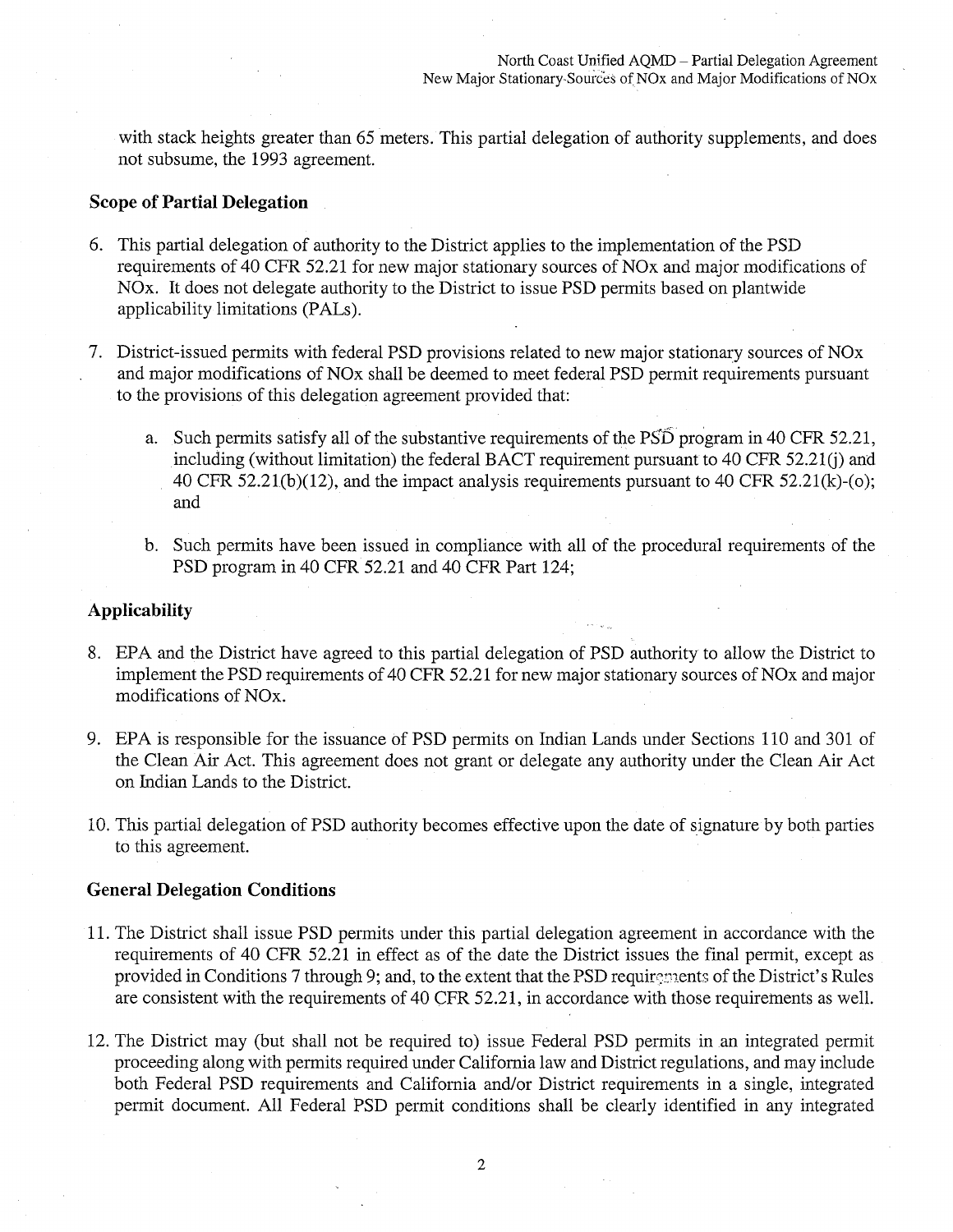permit document issued. However, nothing in this partial delegation agreement shall be construed to direct or to authorize the District to issue PSD permits in an integrated permit proceeding that are inconsistent with Federal PSD requirements. Any provisions that are included in an integrated permit document under California law or District regulations that are not consistent with or authorized by the Federal PSD requirements shall not be considered part of the Federal PSD permit.

- 13. This partial delegation agreement may be amended at any time by the formal written agreement of both the District and the EPA, including amendments to add, change, or remove terms and conditions of this agreement.
- 14. EPA may review the PSD permit(s) issued by the District to ensure that the District's implementation of this delegation agreement is consistent with federal PSD regulations as set forth in 40 CFR Section 52.21 and 40 CFR Part 124.
- 15. If EPA determines that the District is not implementing or enforcing the PSD program in accordance with the terms and conditions of this partial delegation agreement, 40 CFR 52.21, 40 CFR Part 124, or the Clean Air Act, EPA may after consultation with the District revoke this partial delegation agreement in whole or in part. Any such revocation shall be effective as of the date specified in a Notice of Revocation to the District.
- 16. Revocation of this partial delegation agreement as specified in Condition 14 above shall be the sole remedy available for any failure by the District to implement or enforce the PSD program in accordance with the terms and conditions of this partial delegation agreement, 40 CFR 52.21, 40 CFR Part 124, or the Clean Air Act. The District's agreement to implement the Federal PSD program on EPA's behalf, and EPA's agreement to delegate its authority for the Federal PSD program to the District under 40 CFR 52.21(u), is not intended and shall not be construed to alter or expand the statutory limits on the imposition of sanctions against the District under the Clean Air Act for failure to administer and enforce federal regulatory requirements as described in *Brown v. EPA,* 521 F.2d 827 (9th Cir. 1975), *vacated as moot,* 431 U.S. 99 (1977), and *Brown v. EPA,* 566 F.2d 665 (9th Cir. 1977).
- 17. If the District determines that issuing a PSD permit in accordance with the terms and conditions of this partial delegation agreement, 40 CFR 52.21, 40 CFR Part 124, and the Clean Air Act conflicts with State or local law, or exceeds the District's authority or resources to fully and satisfactorily carry out such responsibilities, the District after consultation with EPA may remand administration of such permits, or of Federal PSD delegation in its entirety, to EPA. Any such remand shall be effective as of the date specified in a Notice of Remand to EPA.
- 18. The permit appeal provisions of 40 CFR Part 124, including subpart C thereof, pertaining to the Enyironmental Appeals Board (EAB), shall apply to all federal PSD permitting action appeals to the EAB for PSD permits issued by the District under this partial delegation agreement. For purposes of implementing the federal permit appeal provisions under this partial delegation, the District shall notify the applicant and each person who submitted written comments or requested notice of the final permit decision in accordance with 40 CFR 124.15. The notice of final permit decision shall include  $(i)$  reference to the procedures for appealing the final permit decision under 40 CFR 124.19; and  $(ii)$  a statement of the effective date of the final permit decision established pursuant to 40 CFR 124.15(b)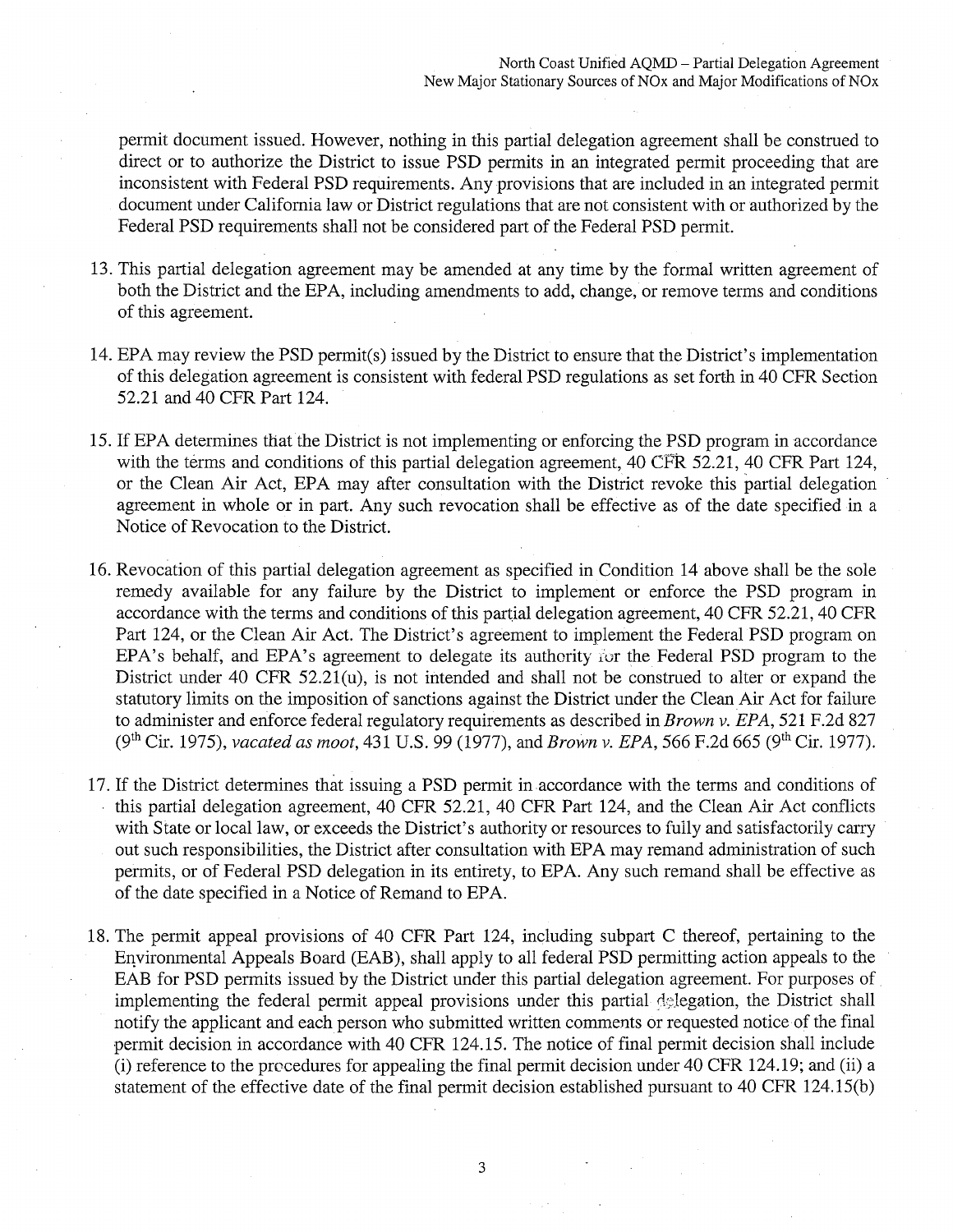and that the effective date shall be suspended if the final permit decision is appealed pursuant to 40 CFR 124.19 until such appeal is resolved by the EAB.

# **Communication between EPA and the District**

The District and EPA will use the following communication procedures:

- 19. The District will forward to EPA copies of (1) all draft PSD permits prepared by the District pursuant to 40 CFR 124.6; (2) all "Statements of Basis" prepared by the District pursuant to 40 CFR 124.7 and/or "Fact Sheets" prepared by the District pursuant to 40 CFR 124.8; and (3) all public notices the District issues pursuant to the requirements of 40 CFR 124.10. Such copies shall be provided to EPA at or prior to the beginning of the public comment period for each PSD preliminary determination.
- 20. Upon any final PSD permit issuance, the District will forward to EPA copies of the notice of final permit issuance required by 40 CFR 124.15(a) and the responses to public comments required by 124.l7(a) (if any); and, if requested by EPA, copies of all substantive comments (if any).

## **EPA Policies Applicable to PSD Review**

- 21. All PSD BACT determinations are required to perform a "top-down" BACT analysis. EPA will consider as deficient any BACT determination that does not begin with the most stringent control options available for the source under review.
- 22. The District shall notify and/or consult with the appropriate Federal, State and local agencies as required by 40 CFR 52.21 and 40 CFR Part 124. The District shall (among other requirements as applicable):
	- a. Notify the appropriate Class I area Federal Land Manager(s) within 30 days of receipt of a PSD permit application and at least 60 days prior to any public hearing if the emissions from a proposed facility may affect any Class I area(s), as required by 40 CFR 52.21(p);
	- b. Notify the Fish and Wildlife Service (FWS) and EPA when a submitted PSD permit application has been deemed complete, in order to assist EPA in carrying out its non-delegable responsibilities to consult with FWS under Section 7 of the Endangered Species Act;
	- c. Notify the applicant of the potential need for consultation between EPA and FWS if an endangered species may be affected by the project; and
	- d. Refrain from issuing a final PSD permit unless FWS has determined that the proposed project will not adversely affect any endangered species.

#### **Permits**

23. The District shall follow EPA guidance on any matter involving the interpretation of sections 160-169 of the Clean Air Act or 40 CFR 52.21 relating to applicability determinations, PSD permit issuance